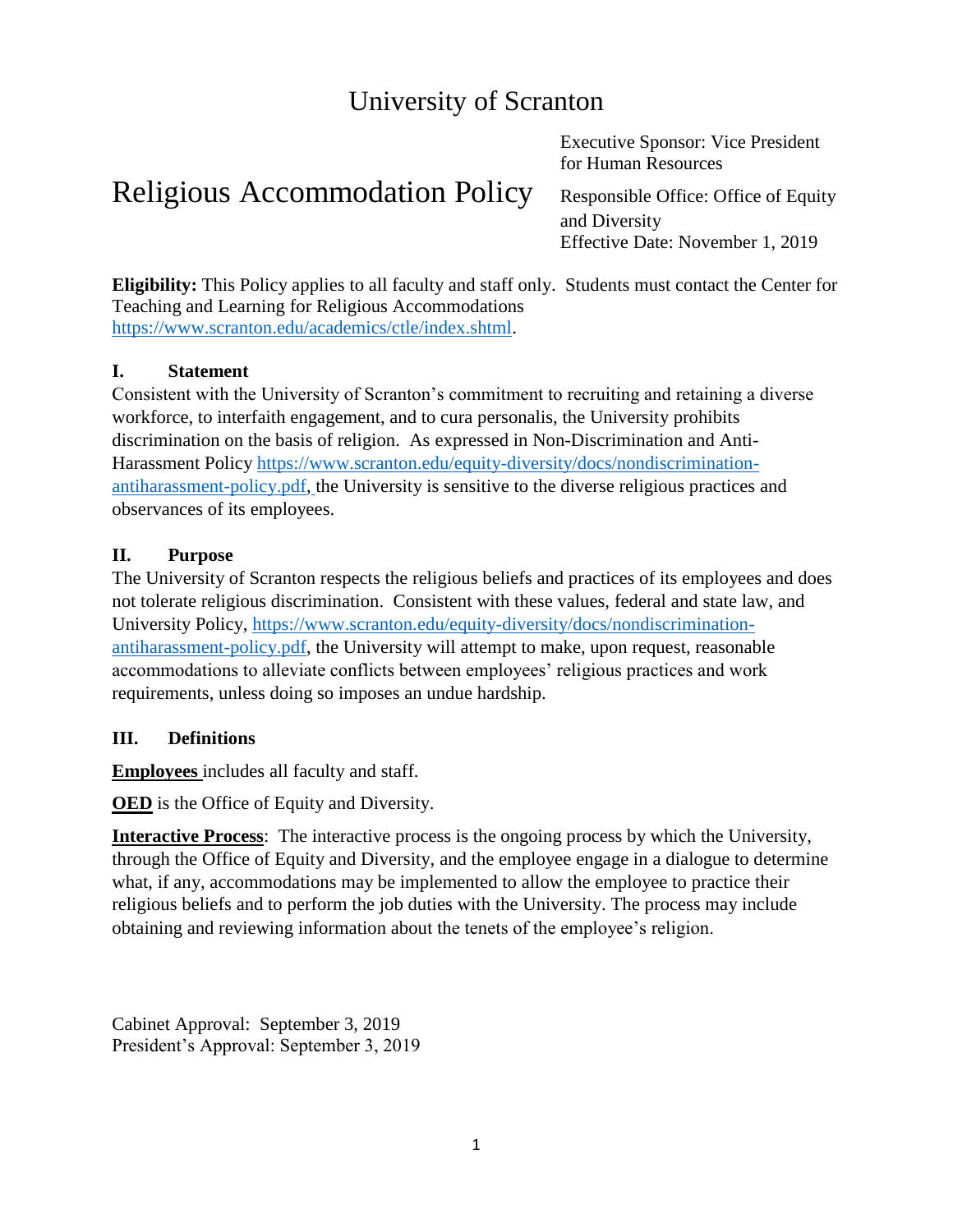**Religion** is broadly defined by Title VII of the Civil Rights Act. Religious beliefs, practices, and observances include those that are theistic and non-theistic (moral or ethical beliefs as to what is right and wrong which are sincerely held with the strength of traditional religious views). Title VII requires employers to accommodate religious beliefs, practices, and observances if the beliefs are "sincerely held" and if the reasonable accommodation poses no undue hardship to the University.

**Religious Accommodation**: A reasonable religious accommodation is any adjustment to the work environment that will allow the employee to practice or otherwise observe a sincerely held religious practice or belief. Accommodations are determined on a case-by-case basis by the Office of Equity and Diversity.

#### **IV. Requesting Accommodations**

Students: Students seeking religious accommodations should contact the Center for Teaching and Learning (CTLE):

https://www.scranton.edu/academics/ctle/disabilities/pages/nonacademic.shtml Employees: Employees seeking accommodations for sincerely held religious beliefs should contact the Office of Equity and Diversity (OED).

# **V. Procedures**

Employees must complete the Religious Accommodation Request Form at <https://www.scranton.edu/equity-diversity/docs/religious-accom-form.docx> , and return the completed form to OED to start the interactive process. If OED receives information that an employee may require a religious accommodation, via email, telephone or third party, OED will contact the employee and request that the employee completed the Religious Accommodation Request Form. <https://www.scranton.edu/equity-diversity/docs/religious-accom-form.docx> . The form requires information related to the religious or seriously held belief or practice for which the employee is requesting an accommodation, as well as the requested accommodation or modification to policy, practice, or schedule. The employee must detail the nature of the work conflict. Whenever possible, employees should make the request at least 15 business days in advance of the desired accommodation.

Once OED receives the completed form, the Executive Director or Assistant Director of OED will determine if the employee is potentially eligible for an accommodation. OED will engage the employee, and if necessary, the employee's supervisor, or faculty dean, or designee, in an interactive process to determine what religious accommodation, if any, is appropriate.

No specific accommodation is guaranteed. Rather, accommodations are determined on an individualized (case-by-case) basis and will be tailored to match the needs of the employee without placing an undue burden or hardship on the University.

In making this determination, OED in conjunction with the employee's supervisor, faculty dean, or designee, may consider a number of relevant factors, including:

- ➢ The nature and duration of the requested accommodation.
- ➢ The impact of the requested accommodation on the performance of the employee's job functions or core work-related duties.
- ➢ The financial impact of the requested accommodation on the University.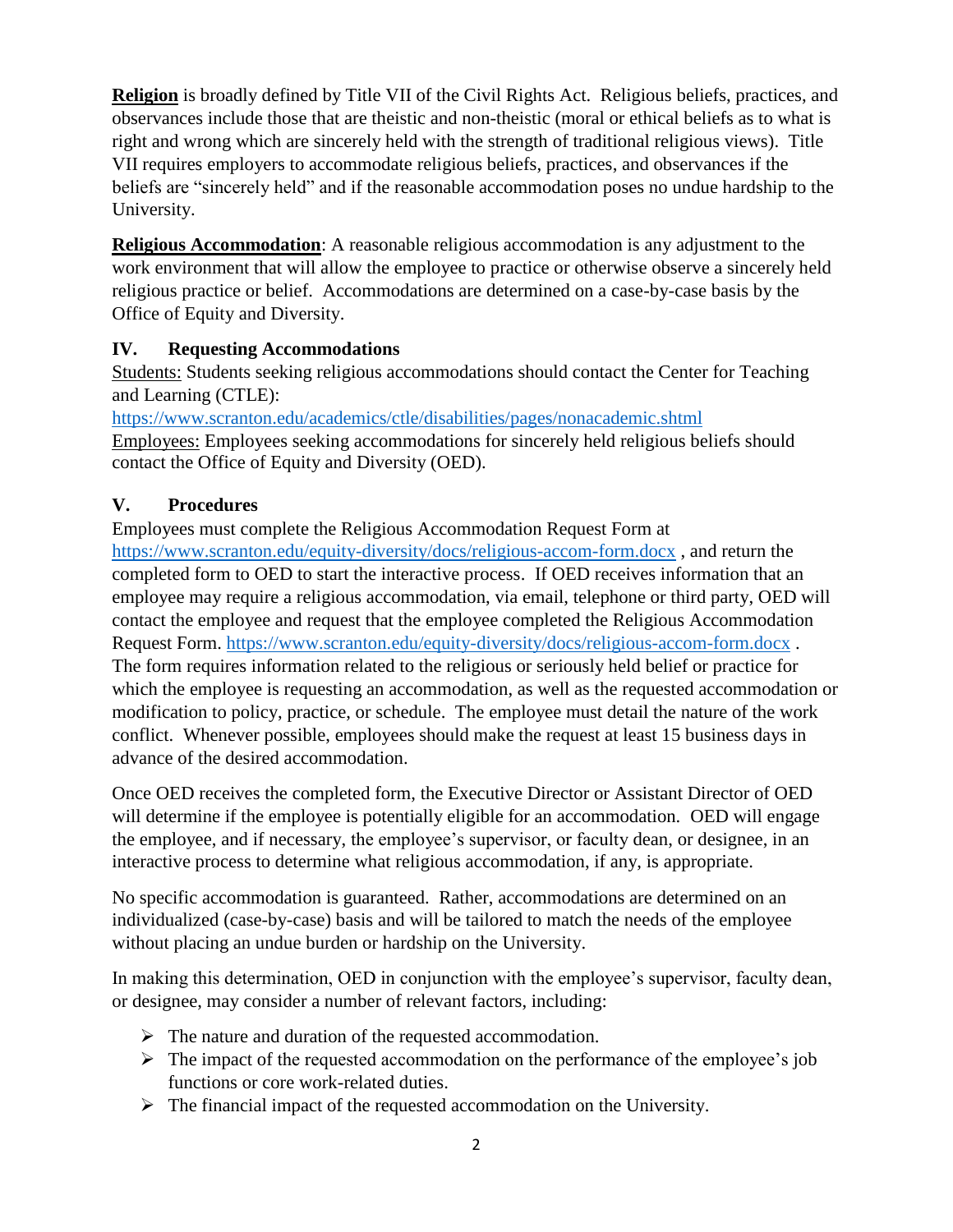- $\triangleright$  The impact of the requested accommodation on other employees, students, or University operations. Note that this may include consideration of seniority within the same unit or department.
- $\triangleright$  Any alternative accommodations.

OED may require an employee to submit additional documentation related to the tenets of the religious practice or sincerely held belief to support the request. Documentation requested may vary depending on the nature of the accommodation requested.

Employees will be notified whether an accommodation is approved, denied, or partially approved by OED.

An employee who fails or refuses to participate in the process may be denied a religious accommodation.

#### **VI. Accommodation Plan**

If an accommodation is deemed appropriate and reasonable, both the employee and the departmental representative will be notified of the accommodation plan.

#### **VII. Supervisor Obligations**

Supervisory employees of the University are required to refer employees who may require a religious accommodation to OED within 48 hours of the request, or as soon as reasonably possible, for processing in accordance with this policy.\*\* OED will work directly with the employee, and consult with the Department, as necessary, to determine an appropriate accommodation.

During the interactive process, a Department supervisor must work with OED to provide a suggestion for an alternative accommodation if called upon by OED.

Office of Equity and Diversity University of Scranton Institute of Molecular Biology and Medicine Suite 100 Phone: (570)941-6645 [Elizabeth.garcia2@scranton.edu](mailto:Elizabeth.garcia2@scranton.edu)

\*\*This policy is not intended to conflict with the Faculty Absence Policy. If there is a conflict between this policy and the Faculty Absence Policy, the Faculty Absence Policy shall prevail.

#### **VIII. Forms of Religious Accommodations**

Religious accommodations can take many forms. Some examples include:

- ➢ Permitting an employee to take a particular day or time period off for a religious holiday.
- ➢ Providing an employee with a time and place to pray.
- ➢ Permitting a flexible schedule.
- ➢ Permitting employees to wear certain religious garb, beards or hairstyles.

Any time provided as a reasonable accommodation will be without pay unless the time is covered under another University Policy.